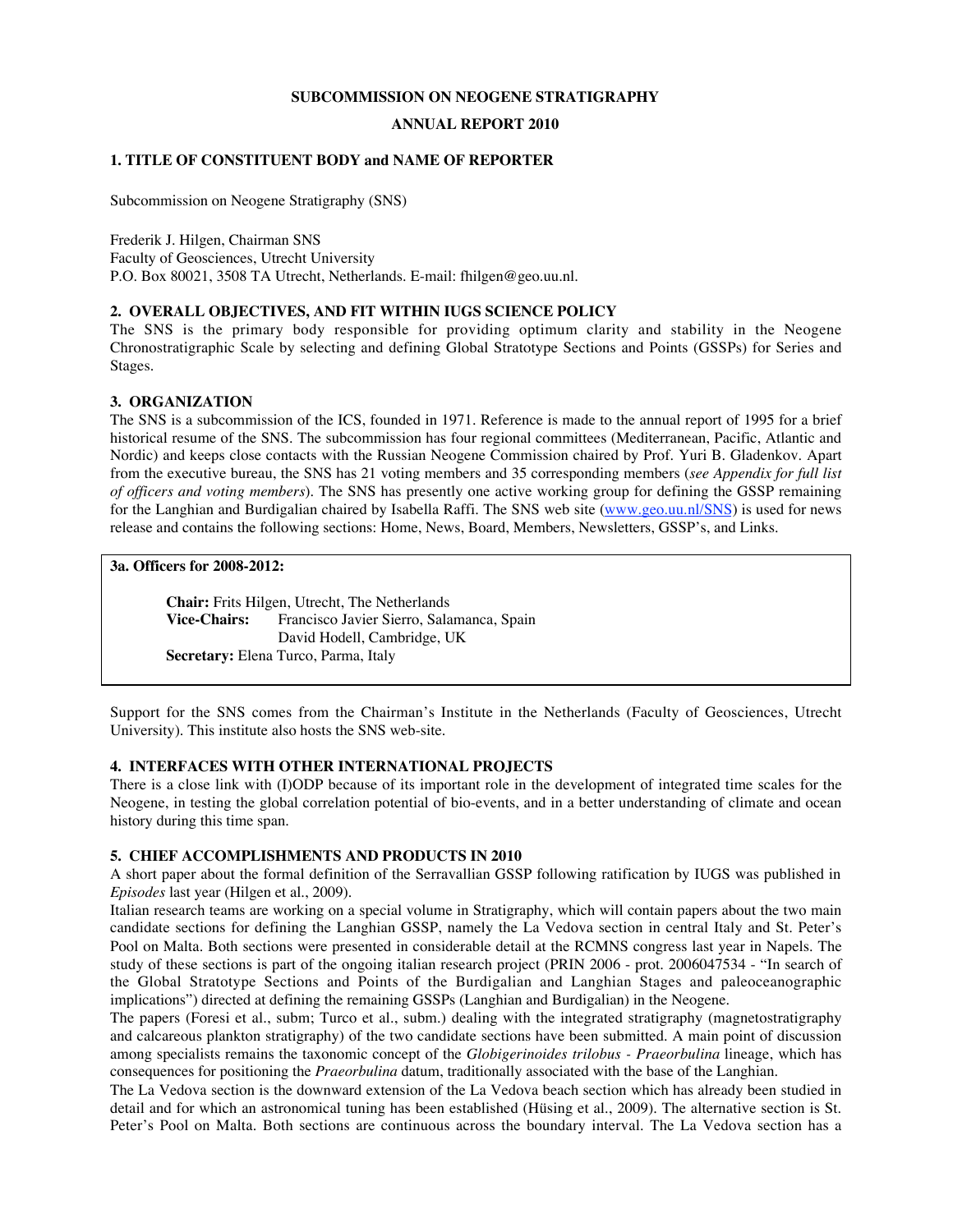reasonably good magnetostratigraphy which allows detection of the C5Br/C5Cn reversal boundary (the other criterion for recognizing the base Langhian), while the preservation of the calcareous plankton is better at St. Peter's Pool. The final proposal for the Langhian GSSP has to await further studies directed at the astronomical tuning and stable isotope stratigraphy of the sections. These studies are currently being carried out. No suitable sections have yet been identified for defining the Burdigalian GSSP.

## **6. CHIEF PROBLEMS ENCOUNTERED IN 2010**

A remaining problem is the possible lack of suitable sections in the Mediterranean for defining the Burdigalian GSSP. This is certainly the case if we prefer to have the Burdigalian GSSP defined in an astronomically tuned deep marine section in the Mediterranean that directly underlies the geologic time scale. The alternative option to have this boundary defined in (I)ODP cores is being seriously considered by the Working Group on the Langhian and Burdigalian GSSPs, and a decision about his issue will probably be made the coming year.

The other problem that remains is the outcome of the ICS vote on the Quaternary issue and the formal ratification by IUGS which is unacceptable for many SNS members, including the chair.

### **7. SUMMARY OF EXPENDITURES IN 2010:**

| <b>Credit on Nov 2009</b> | Euro | 3738,85   |
|---------------------------|------|-----------|
| costs SNS publications    | Euro | $-773.50$ |
| <b>Credit on Nov 2010</b> | Euro | 2965,35   |

## **8. WORK PLAN, CRITICAL MILESTONES, ANTICIPATED RESULTS AND COMMUNICATIONS TO BE ACHIEVED NEXT YEAR (2011):**

The study of the two potential boundary stratotype sections of La Vedova and St. Peter's Pool for defining the Langhian GSSP will be continued and it is anticipated that a workshop will be held next year about the definition of the Langhian and Burdigalian GSSPs. The search for suitable sections and/or cores for defining the Burdigalian GSSP will continue. In absence of suitable Mediterranean sections for defining the Burdigalian GSSP, the option to formally designate this boundary in an ODP core will be seriously considered.

# **9. BUDGET AND ICS COMPONENT FOR 2011**

| Organization workshop on Langhian and Burdigalian GSSPs, Italy | Euro 2500 |
|----------------------------------------------------------------|-----------|
| Optional: Fieldtrip to the La Vedova section (base-Langhian)   | Euro 1500 |

# **10. SUMMARY OF CHIEF ACCOMPLISHMENTS OVER PAST FIVE YEARS (2006-2010)**

*See Accomplishments in 2010 (above) for additional details.* 2006

Serravallian GSSP proposal was sent out to SNS voting members; a quorum of about 86% was reached and all votes were positive except for one which was positive but with reservations. Submission of revised proposal to ICS and acceptance of proposal by ICS with a 83% majority. Submission of the Serravallian GSSP proposal to IUGS for formal ratification.

2007

Ratification of the Serravallian GSSP proposal by IUGS. Pilot study of the La Vedova section, a candidate section for the Langhian GSSP. Revision and update of SNS website.

2008

Integrated stratigraphic studies of the La Vedova section and its downward extension by italian and dutch research teams, the latter section being candidate for defining the Langhian GSSP. Revision and update of SNS website. Preparation of several papers on the definition and status of the Quaternary and Neogene. Preparation of a "Neogene" proposal for the formal ICS voting procedure on the Quaternary-Neogene issue.

2009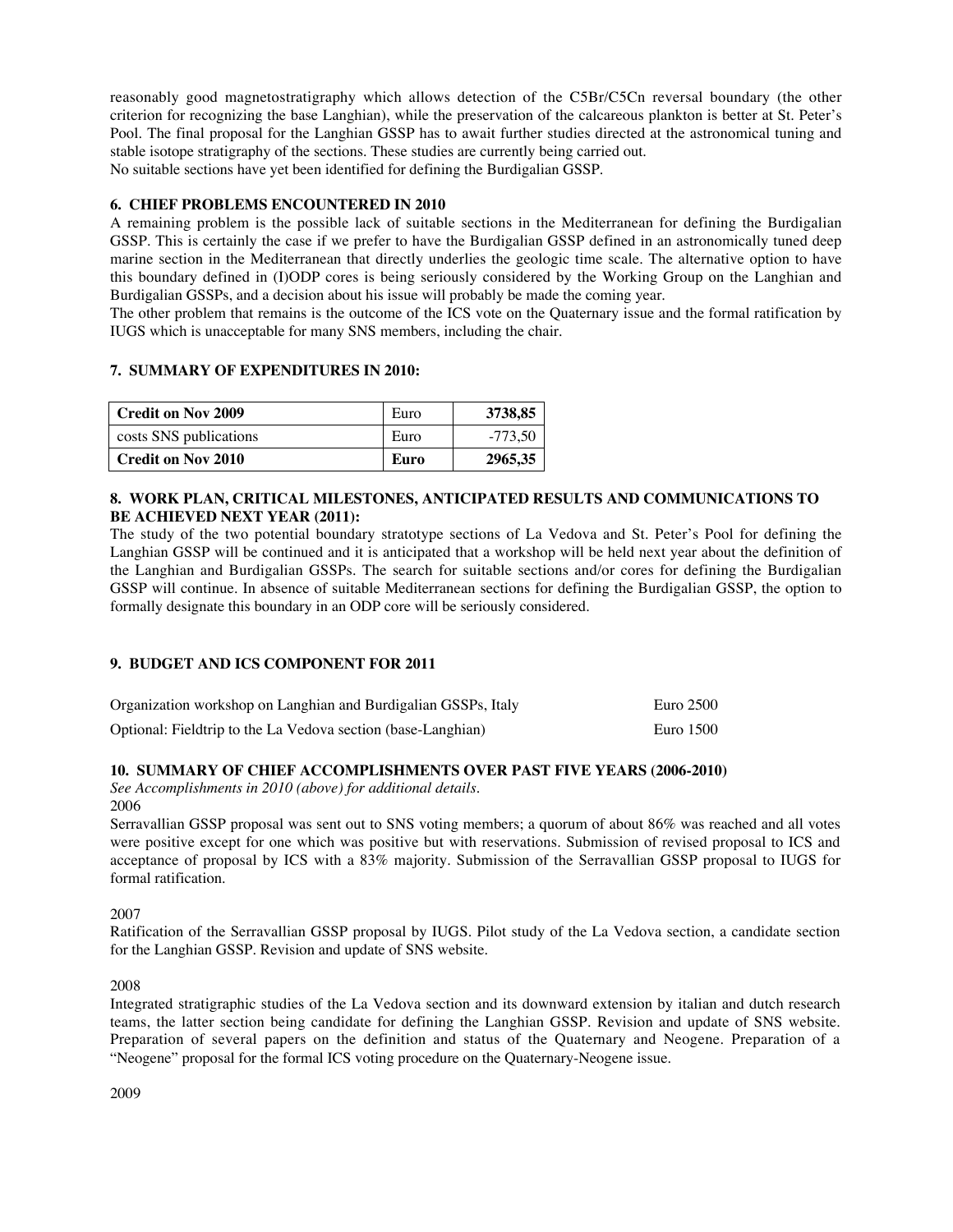Publication of several papers by members of SNS on the issue of the Quaternary issue (Aubry et al., 2009; McGowran et al., 2009; Van Couvering et al., 2009). Publication in Episodes about the formal definition of the Serravallian GSSP (Hilgen et al., 2009). Ongoing research on the La Vedova and St. Peter's sections.

### 2010

Preparation of papers on the two candidate sections for defining the Langhian GSSP for publication in a special volume of Stratigraphy.

### **11. OBJECTIVES AND WORK PLAN FOR NEXT 2 YEARS (2011-2012)**

Organization of a workshop on the selection of boundary criteria and sections for defining the 2 remaining stage boundaries in the Miocene, namely the base-Langhian and the base-Burdigalian. Potentially suitable sections in the Mediterranean region that may serve as Langhian GSSP have been identified (La Vedova; St. Peter's Pool). Crucial questions to be addressed during the workshop are: 1) which section is most suitable to be proposed as Langhian GSSP, 2) which prime guiding criterion should be selected, and 3) should we abandon the ambition of having the Burdigalian GSSP directly tied within an astrochronologic framework in order to have the GSSP defined in a Mediterranean land-based section, or should we define this GSSP in drilled ODP sequences at Ceara Rise or any other tuned sequence drilled by (I)ODP.

Selection of most suitable section/ODP core and guiding criteria for defining the Langhian and Burdigalian GSSPs before 2012. Writing of proposals for the Langhian and Burdigalian GSSPs in 2011-2012.

#### \*\*\*\*\*\*\*\*\*\*\*\*\*\*\*\*\*\*\*\*\*\*\*\*\*\*\*

### **APPENDIX** *[Names and Full Addresses of Current Officers and Voting Members]*

### *Subcommission officers*

**Chairman**: Frederik J. Hilgen, Faculty of Geosciences, Utrecht University, P.O. Box 80021, 3508 TA Utrecht, The Netherlands, e-mail: fhilgen@geo.uu.nl

**Vice Chairmen**: David Hodell, Department of Geological Sciences, University of Florida, Gainesville, FL 32611, USA. Email: dhodell@geology.ufl.edu

Now at: University of Cambridge, UK

Francisco Javier Sierro Sánchez, Departamento de Geología, Facultad de Ciencias, Universidad de Salamanca, 37008 Salamanca, España. Email:sierro@usal.es

**Secretary**: Elena Turco, Dipartimento di Scienze della Terra, Universita' degli Studi di Parma, Viale G.P. Usberti 157A, 43100, Parma, Italia. Email: elena.turco@unipr.it

### *List of Voting Members*

Agusti, J., Spain, jordi.agusti@icrea.es Aubry, M.P., USA, aubry@rci.rutgers.edu Backman, J. Sweden, backman@geo.su.se Berggren, W.A., USA, wberggren@whoi.edu Bernor, R., USA, rbernor@howard.edu Beu, A.G., New Zealand, a.beu@gns.cri.nz Gladenkov, Y.B., Russia, gladenkov@ginras.ru Hilgen, F.J., Netherlands, fhilgen@geo.uu.nl Hodell, D.A., USA, dhodell@geology.ufl.edu Iaccarino, S., Italy, iaccarin@unipr.it Kent, D.V., USA, dvk@rci.rutgers.edu Nagymarosy, A., Hungary, gtorfo@ludens.elte.hu Semenenko, V.N., Russia, ---- Sierro, F.J., Spain, sierro@usal.es Sprovieri, R., Italy, rspr@unipa.it Turco, E., Italy, elena.turco@unipr.it Vai, G.B., Italy, vai@geomin.unibo.it Van Couvering, J., USA, vanc@micropress.org Wang, P., China, pxwang@online.sh.cn Zachariasse, W.J., Netherlands, jwzach@geo.uu.nl